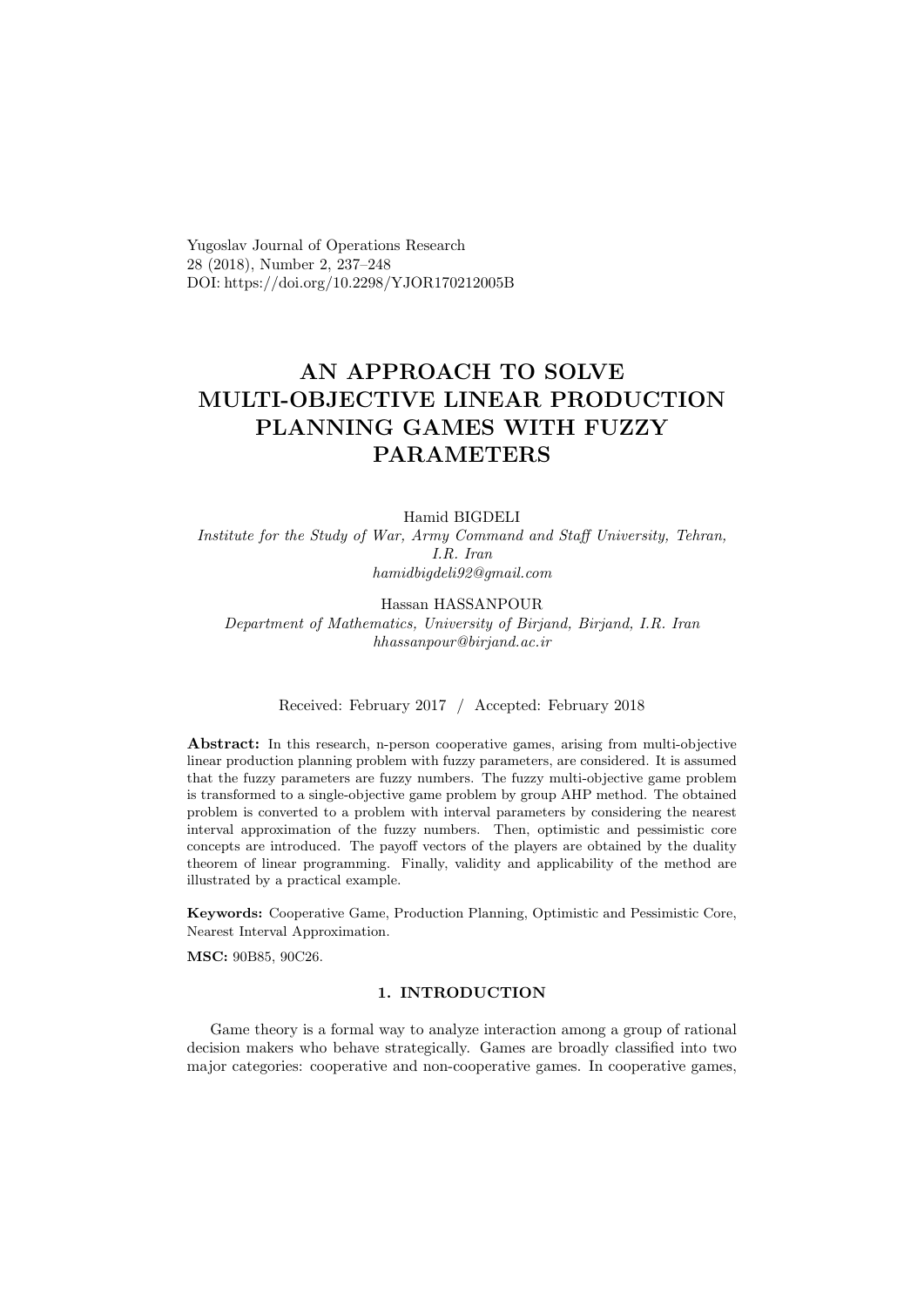coalitions are organized by group agreement among some or all of the players and many coalitions are possible in the n-person case. Any player participating in a coalition must accept completely the decisions of the coalition, in other words, a coalition behaves like an individual decision maker [26].

In the field of fuzzy single-objective cooperative games, considerable studies have been made (for example see [2, 3, 11, 12]).

Sakawa and Nishizaki [26] extended the least core and the nucleolus in n-person cooperative games with fuzzy coalitions. Nishizaki and Sakawa [26] constructed cooperative games with fuzzy coalition values arising from the linear programming problems with fuzzy parameters, and they investigated the core and a solution concept based on the fuzzy goals for the coalition's payoffs. The multi-objective games were investigated by Bergstresser and Yu [6]. They mainly considered the core, defined by the domination structures and referred to a couple of solution concepts that yield a unique solution such as the nucleolus in n-person cooperative games.

Sakawa and Nishizaki [26] considered the nucleolus in n-person cooperative games with multiple scenarios. Multi-objective n-person cooperative games are defined by the set of players and the sets in multi-dimensional payoff space corresponding to the objective space.

Several articles have been devoted to the study of multi-objective cooperative games (e.g. see [6, 17, 19, 20, 23, 24, 34, 35, 36]). Owen [28] considered linear production planning problems in which multiple decision makers pool resources to make several products. Sakawa and Nishizaki [26] considered multi-objective linear production planning problem in which multiple decision makers pool resources to make several products. The authors ([7, 8, 9, 10]) considered some of fuzzy multiobjective games in other researchs. We consider the n-person cooperative games arising from the multi-objective linear production planning problem with fuzzy parameters. The remainder of the paper is organized as follows. In section 2, some preliminaries and necessary definitions about fuzzy sets and n-person cooperative games are presented. In section 3, an n-person cooperative game arising from the multi-objective linear production planning problem with fuzzy parameters is introduced. Then a method is proposed to find optimistic and pessimistic core. In section 4, validity and applicability of the method is illustrated by a practical example. Finally, conclusion is made in section 5.

## 2. PRELIMINARIES

#### 2.1. Fuzzy sets

In this subsection, we review some definitions and preliminaries of fuzzy sets according to [29]. Let X denote a universal set. A fuzzy subset  $\tilde{a}$  of X is defined by its membership function  $\mu_{\tilde{a}} : X \to [0,1]$ , which assigns to each element  $x \in X$ a real number  $\mu_{\tilde{a}}(x)$  in the interval [0, 1];  $\mu_{\tilde{a}}(x)$  is the grade of membership of x in the set  $\tilde{a}$ . The support of  $\tilde{a}$ , denoted by  $supp(\tilde{a})$ , is the set of points  $x \in X$ at which  $\mu_{\tilde{a}}(x)$  is positive;  $\tilde{a}$  is said to be normal if there is  $x \in X$  such that  $\mu_{\tilde{a}}(x) = 1$ . The  $\alpha$ -cut of the fuzzy set  $\tilde{a}$ , denoted by  $\tilde{a}_{\alpha}$ , is a crisp set defined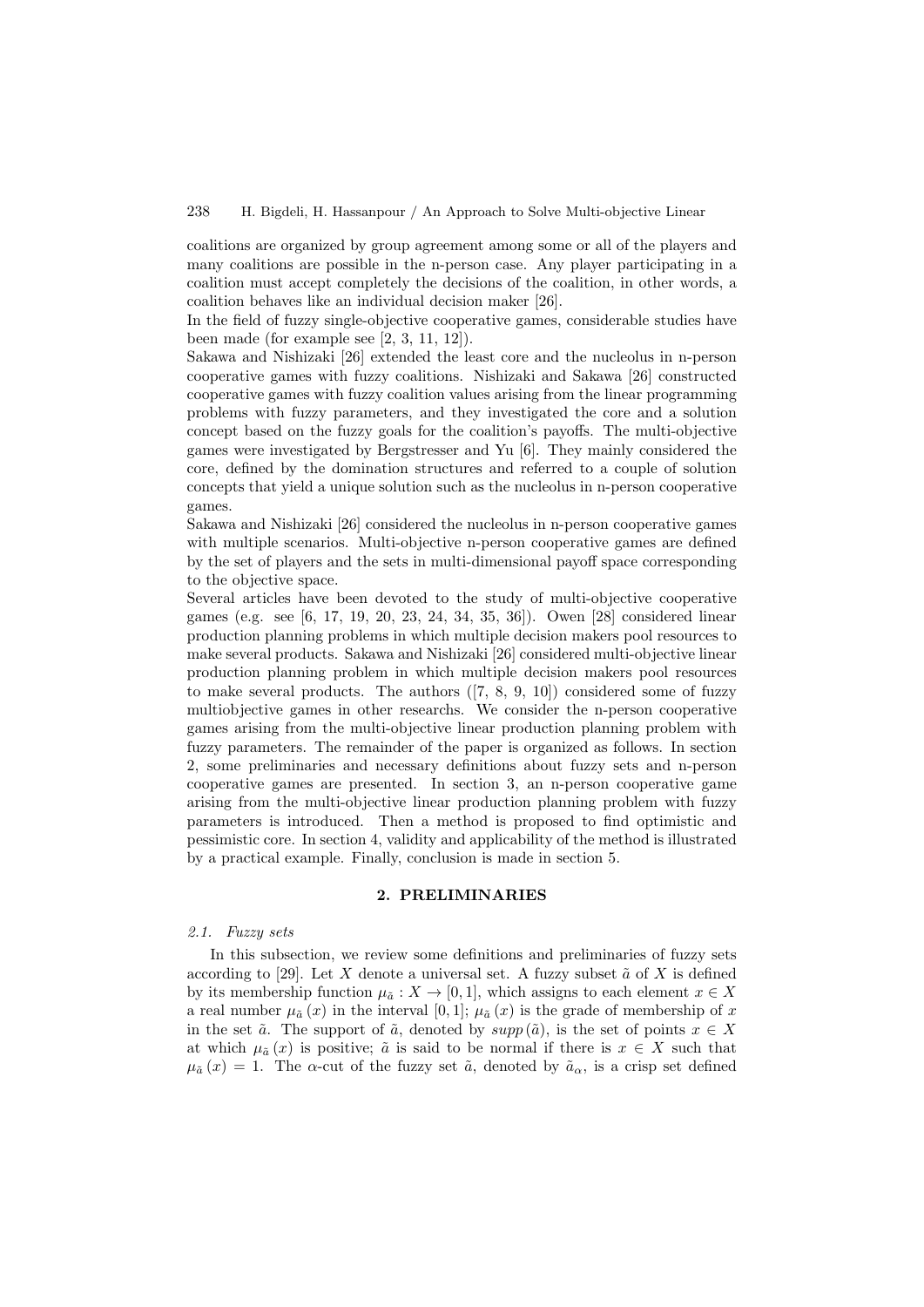by  $\tilde{a}_{\alpha} = \{x | \mu_{\tilde{a}}(x) \ge \alpha\}$  for each  $\alpha \in (0,1]$ , and  $\tilde{a}_0 = closure\{x | \mu_{\tilde{a}}(x) > 0\}$ ;  $\tilde{a}$  is said to be a convex fuzzy set if its  $\alpha$ -cuts are convex. A fuzzy number is a convex normalized fuzzy set of the real line  $\mathbb R$  whose membership function is piecewise continuous. From the definition of a fuzzy number  $\tilde{a}$ , it is significant to note that each  $\alpha$ -cut  $\tilde{a}_\alpha$  of a fuzzy number  $\tilde{a}$  is a closed interval  $\left[a^L_\alpha, a^R_\alpha\right]$ . A triangular fuzzy number  $\tilde{a} = (a^l, a^m, a^r)$  is a special fuzzy number, whose membership function is given by

$$
\mu_{\tilde{a}}\left(x\right) = \begin{cases}\n\frac{x - a^l}{a^m - a^l} & a^l \leq x \leq a^m \\
\frac{a^r - x}{a^r - a^m} & a^m \leq x \leq a^r \\
0 & o.w.\n\end{cases}
$$

where  $a^m$  is the mean of  $\tilde{a}$ , and  $a^l$  and  $a^r$  are the left and right end-points of  $supp(\tilde{a})$ , respectively. In order to simply represent and handle fuzzy numbers, a natural need is to replace fuzzy numbers with some simpler approximations.

**Proposition 1.** [16] Suppose  $\tilde{a}$  is a fuzzy number with  $\alpha$ -cut  $[a^L_{\alpha}, a^R_{\alpha}]$ . The nearest interval approximation of  $\tilde{a}$  is  $\begin{bmatrix} 1 \\ 1 \end{bmatrix}$ 0  $a_{\alpha}^L d\alpha, \int$ 0  $a_{\alpha}^R d\alpha\bigg].$ 

### 2.2. Preliminaries of cooperative games

In this subsection, we review some definitions and preliminaries of cooperative games.

A cooperative game (transferable utility game) is a pair  $(N, v)$ , where  $N =$  $\{1, \ldots, n\}$  is a finite set of players and v is a real-valued function defined on the power set of N, i.e.,  $v: 2^N \to \mathbb{R}$  satisfying  $v(\phi) = 0$ . Each subset S of N is called a coalition and the value  $v(S)$  is called the worth of S. We denote by  $G^N$  the set of all games on N.

**Definition 2.** [26] A game  $v \in G^N$  is said to be superadditive if

$$
v(S \cup T) \ge v(S) + v(T) \quad \forall S, T \subseteq N : S \cap T = \phi
$$

In the cooperative game theory, the most important topic is to find an appropriate rule for allocating the worth of the grand coalition among the players. Such a rule is usually called a solution of the cooperative game. The allocated profit vector is denoted by  $x = (x_1, \ldots, x_n)$ , where  $x_i$  is the profit of the *i*-th player. It is quite natural that this vector satisfies the following efficiency condition

$$
\sum_{i\in N} x_i = v(N).
$$

Two approaches have been taken in developing solutions of transferable utility games. One of them is based on the objections of the coalitions, and the other is based on the contributions of the players. A typical example of the former is the core defined below, while that of the latter is the Shapley value [1]. A payoff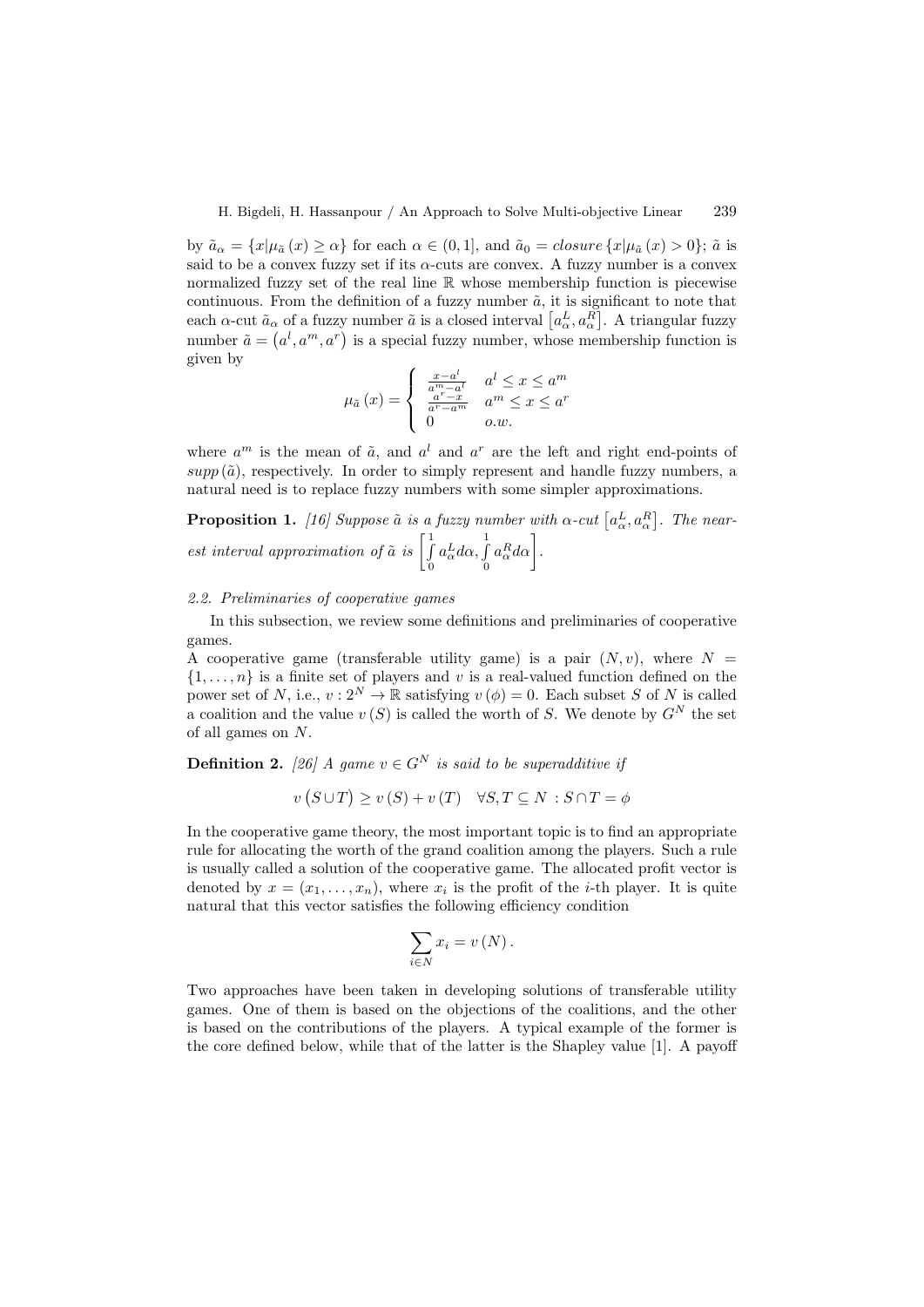240 H. Bigdeli, H. Hassanpour / An Approach to Solve Multi-objective Linear

vector  $x = (x_1, \ldots, x_n)$  which satisfies both efficiency and individual rationality, defined by

$$
x_i \ge v(i) \text{ for all } i \in N,
$$
  
\n
$$
\sum_{i \in N} x_i = v(N),
$$

is called an imputation, and the set of all imputations of the game  $v \in G^N$  is denoted by  $I(v)$ , i.e.,

$$
I(v) = \left\{ x \in \mathbb{R}^n \vert \sum_{i \in N} x_i = v(N), x_i \ge v(i) \ \forall i \in N \right\}.
$$

**Definition 3.** [26] The core of the game  $v \in G^N$ , denoted by  $C(v)$ , is defined as

$$
C(v) = \left\{ x \in \mathbb{R}^n \vert \sum_{i \in N} x_i = v(N), \sum_{i \in S} x_i \ge v(S) \quad \forall S \subseteq N \right\}.
$$

It is clear that the core is a convex polyhedron, since it is represented by a linear equation and  $2<sup>n</sup> - 2$  linear inequalities. In general, unfortunately, the core of a game may be empty. The existence of the core is characterized by the concept of the balanced collections.

**Definition 4.** [26] Let  $B = \{S_1, \ldots, S_m\}$  be a collection of nonempty subsets of N. B is called a balanced collection if there exists a vector of positive numbers, the balancing vector  $y = (y_1, \ldots, y_m)$ , such that

$$
\sum_{\substack{S \in B \\ i \in S}} y_S = 1, \quad \forall i \in N
$$

**Theorem 5.** [26] A game  $(N, v)$  is said to be balanced if, for every balanced collection  $B = \{S_1, \ldots, S_m\}$  with any balancing vector  $y = (y_1, \ldots, y_m)$ ,

$$
\sum_{j=1}^{m} y_j v(S_j) \leq v(N).
$$

**Theorem 6.** [26] For a game  $(N, v)$ , a necessary and sufficient condition that  $C(v) \neq \emptyset$  is that the game is balanced.

## 3. MULTI-OBJECTIVE LINEAR PRODUCTION PLANNING PROBLEM WITH FUZZY PARAMETERS

Owen [28] considered linear production planning problems in which multiple decision makers pool resources to make several products. The objective function of linear production planning problem was represented as the total revenue from selling certain kinds of products, and the problem was formulated as the linear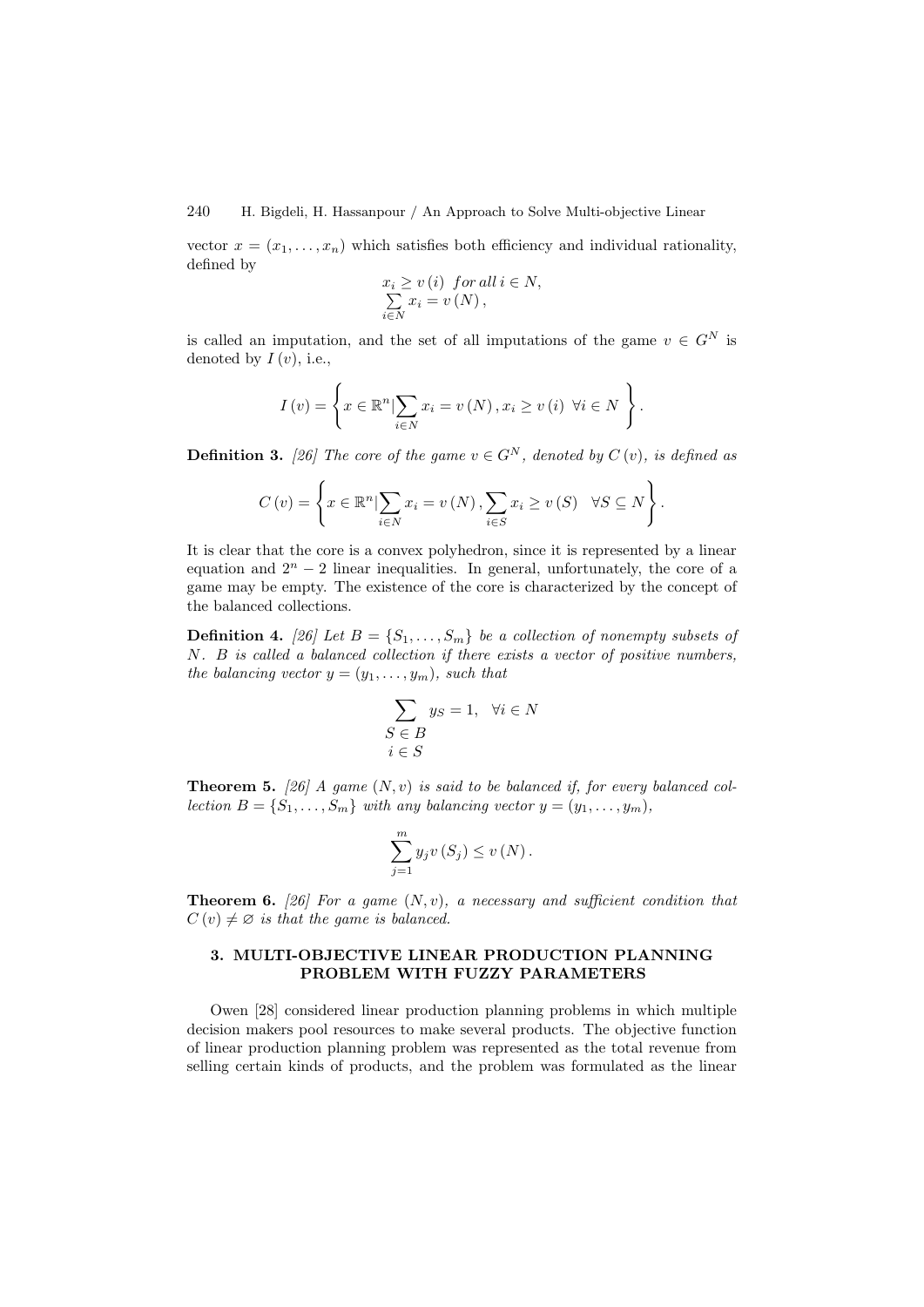programming problem in which, the revenue is maximized subject to resource constraints.

In this section, for an n-person cooperative game arising from the multi-objective linear production planning problem with fuzzy parameters, we introduce the concepts of the core solutions. We study multi-objective linear production planning problems with fuzzy parameters which reflect the players ambiguous or fuzzy understanding of the nature of the parameters in the problem formulation process. We assume that the parameters of the objective functions and constraints of the problem are fuzzy numbers. A multi-objective linear production planning game with fuzzy parameters is described as follows.

Let  $N = \{1, \ldots, n\}$  be the set of all players. Each player is in possession of a resource vector  $\tilde{b}^i = \left(\tilde{b}_1^i, \ldots, \tilde{b}_m^i\right), i = 1, \ldots, n$ , and p kinds of products are made by cooperation of the players. Let  $S$  be a coalition. This coalition will have a total of

$$
\tilde{b}_r(S) = \sum_{i \in S} \tilde{b}_r^i
$$

units of the r-th resource. A unite of the j-th product,  $j = 1, \ldots, p$ , requires  $\tilde{a}_{rj}$ units of the r-th resource  $r = 1, \ldots, m$  and a unit of the j-th product for the k-th objective can be sold at a price  $\tilde{c}_{kj}$ . We assume that the parameters  $\tilde{b}_r^i, \tilde{a}_{rj}, \tilde{c}_{kj}$ are fuzzy numbers. Using all of their resources, the members of S can produce any vector  $(u_1, u_2, \ldots, u_p)$  of products which satisfies

$$
\tilde{a}_{11}u_1 + \dots + \tilde{a}_{1p}u_p \tilde{\leq} \tilde{b}_1(S)
$$
\n
$$
\vdots
$$
\n
$$
\tilde{a}_{m1}u_1 + \dots + \tilde{a}_{mp}u_p \tilde{\leq} \tilde{b}_m(S)
$$
\n
$$
u_j \geq 0 \qquad j = 1, \dots, p,
$$

where the symbol " $\tilde{\leq}$ " denotes a relaxed or fuzzy version of the ordinary inequality " $\leq$ ". If they wish to maximize their revenues, then they will look for u to maximize the following l objectives.

$$
\tilde{v}^1(S) = \tilde{c}_{11}u_1 + \ldots + \tilde{c}_{1p}u_p,
$$
  
\n
$$
\vdots
$$
  
\n
$$
\tilde{v}^l(S) = \tilde{c}_{l1}u_1 + \ldots + \tilde{c}_{lp}u_p.
$$

Thus for a coalition S, the multi-objective linear production planning problem with fuzzy parameters can be expressed as

$$
\begin{aligned}\n\text{maximize } \tilde{c}_{11}u_1 + \dots + \tilde{c}_{1p}u_p \\
&\vdots \\
\text{maximize } \tilde{c}_{l1}u_1 + \dots + \tilde{c}_{lp}u_p \\
\text{s.t.} \qquad \tilde{a}_{11}u_1 + \dots + \tilde{a}_{1p}u_p \leq \tilde{b}_1(S) \\
&\vdots \\
\tilde{a}_{m1}u_1 + \dots + \tilde{a}_{mp}u_p \leq \tilde{b}_m(S) \\
u_j \geq 0 \qquad j = 1, \dots, p.\n\end{aligned} \tag{1}
$$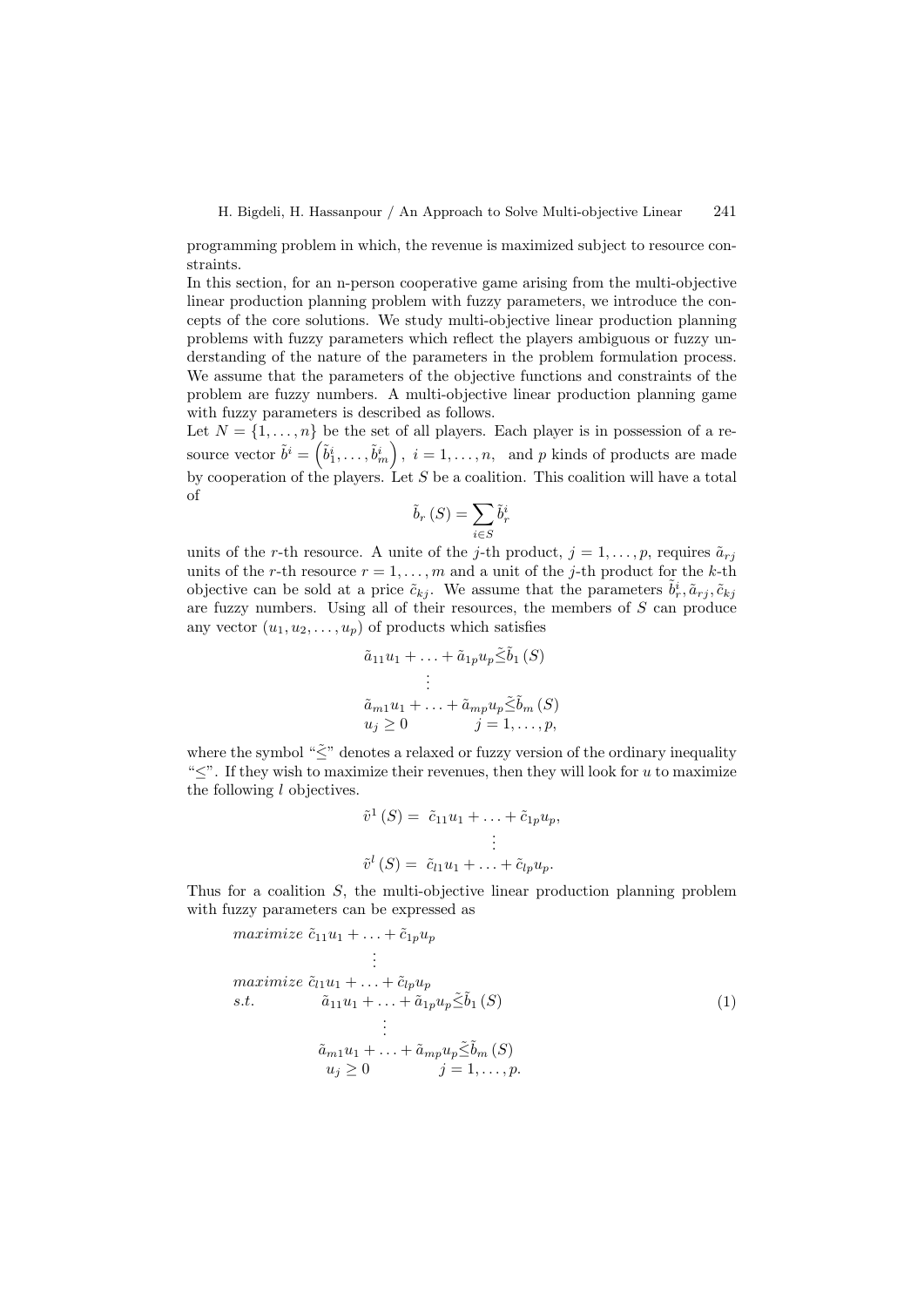## 242 H. Bigdeli, H. Hassanpour / An Approach to Solve Multi-objective Linear

The decision makers will be asked to participate in a group decision making to prioritize the objectives. This can be done by "Expert Choice" Software that uses a group AHP methodology [18] for prioritization purposes. Assume that  $w_k, k = 1, \ldots, l$  indicate the relative importance of the k-th objective function. Therefore, the problem (1), rewritten, is as follows.

$$
\begin{aligned}\n\text{maximize } & w_1 \, \tilde{v}^1 \left( S \right) + \ldots + w_l \tilde{v}^l \left( S \right) \\
\text{s.t.} \qquad \tilde{a}_{11} u_1 + \ldots + \tilde{a}_{1p} u_p \leq \tilde{b}_1 \left( S \right) \\
&\vdots \\
& \tilde{a}_{m1} u_1 + \ldots + \tilde{a}_{mp} u_p \leq \tilde{b}_m \left( S \right) \\
& u_j \geq 0 \qquad j = 1, \ldots, p.\n\end{aligned}\n\tag{2}
$$

By solving the problem (2) (in the following a solution approach is proposed), we obtain the optimal solution  $(u_1^*, \ldots, u_p^*)$  and the optimal value of the objective as  $\tilde{V}_w(S)$  for the coalition S. Thus the fuzzy cooperative game  $(N, \tilde{V}_w)$  with the fuzzy coalition values arises from the multi-objective linear production planning problem with fuzzy parameters. We will refer to this game as a fuzzy weighted linear production planning game.

For solving the problem (2), we first use the nearest interval approximation of the fuzzy numbers. Thus the problem (2) is transformed to the following weighted linear programming problem with interval parameters.

$$
\begin{aligned}\n\text{maximize } & w_1 \ (c_{11} + \ldots + c_{l1}) \ u_1 + \ldots + w_l \ (c_{1p} + \ldots + c_{lp}) \ u_p \\
\text{s.t.} \qquad & a_{11} u_1 + \ldots + a_{1p} u_p \le b_1 \ (S) \\
& \vdots \\
& a_{m1} u_1 + \ldots + a_{mp} u_p \le b_m \ (S) \\
& u_j \ge 0 \qquad j = 1, \ldots, p,\n\end{aligned}\n\tag{3}
$$

where the parameters of the problem are the intervals. To solve the problem (3), we consider two point of views.

1) Optimistic case

In this case, the players consider the most values of sold prices of products in market over the largest feasible region of the problem. Therefore the players must solve the following linear programming problem. We call it optimistic linear programming problem.

$$
\begin{aligned}\n\text{maximize } w_1 \quad & (c_{11}^R + \ldots + c_{l1}^R) \ u_1 + \ldots + w_l \left( c_{1p}^R + \ldots + c_{lp}^R \right) u_p \\
\text{s.t.} \quad & a_{11}^L u_1 + \ldots + a_{1p}^L u_p \le b_1^R \left( S \right) \\
& \vdots \\
& a_{m1}^L u_1 + \ldots + a_{mp}^L u_p \le b_m^R \left( S \right) \\
& u_j \ge 0 \qquad j = 1, \ldots, p.\n\end{aligned} \tag{4}
$$

By solving the problem (4), we obtain the most possible values of benefits of the objectives for the coalition S.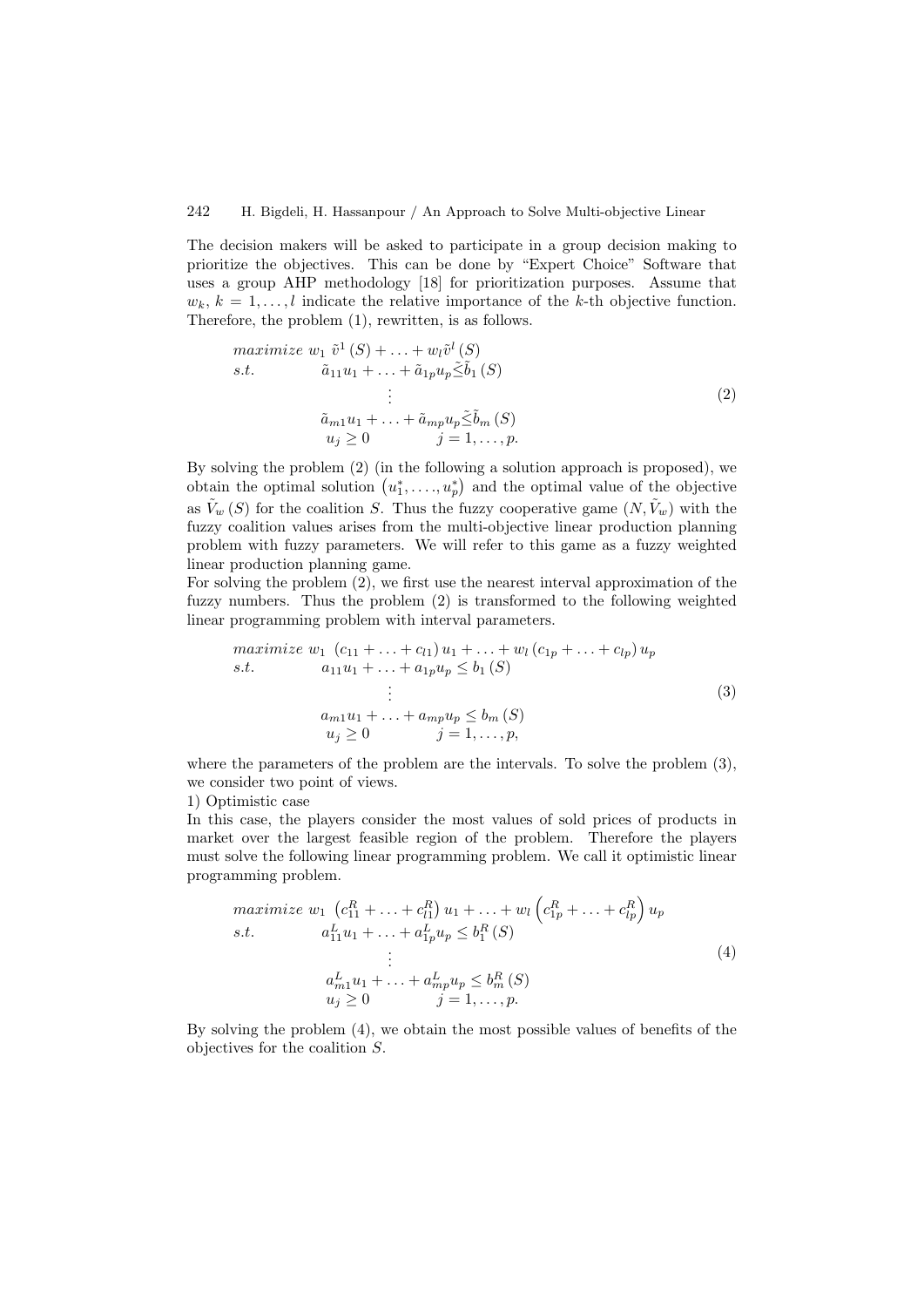#### 2) Pessimistic case

In this case, the players consider the least values of sold prices of products in market over the smallest feasible region of the problem. Therefore the players must solve the following linear programming problem. We call it pessimistic linear programming problem.

$$
\begin{aligned}\n\text{maximize } & w_1 \left( c_{11}^L + \ldots + c_{l1}^L \right) u_1 + \ldots + w_l \left( c_{1p}^L + \ldots + c_{lp}^L \right) u_p \\
\text{s.t.} \qquad & a_{11}^R u_1 + \ldots + a_{1p}^R u_p \leq b_1^L \left( S \right) \\
& \vdots \\
& a_{m1}^R u_1 + \ldots + a_{mp}^R u_p \leq b_m^L \left( S \right) \\
& u_j \geq 0 \qquad j = 1, \ldots, p\n\end{aligned} \tag{5}
$$

By solving the problem (5), we obtain the least possible values of benefits of the objectives for the coalition.

Thus, the fuzzy cooperative game  $(N, \tilde{V}_w)$  is transformed to the two cooperative games  $(N, V_w^L)$  and  $(N, V_w^R)$ . The cooperative game  $(N, V_w^R)$  arises from the optimistic linear programming problem (4), and the cooperative game  $(N, V_w^L)$ arises from the pessimistic linear programming problem (5). Therefore, we define the optimistic and pessimistic cores of problem (1) as follows.

Definition 7. The optimistic and pessimistic cores of the problem (1) are the obtained cores of solving the two cooperative games  $(N, V_w^R)$  and  $(N, V_w^L)$ , respectively.

Owen [28] showed that linear production planning problems have nonempty cores. According to the fact that the cooperative games  $(N, V_w^R)$  and  $(N, V_w^L)$  are crisp, the following theorem is established. The proof of the following theorem is similar to the presented proof by Owen [28] with some little changes.

**Theorem 8.** The weighted linear production planning games  $(N, V_w^L)$  and  $(N, V_w^R)$ have nonempty cores.

*Proof.* We present the proof for the game  $(N, V_w^R)$ . Let  $u^R(S) = (u_1^R(S), \ldots, u_p^R(S))$ be an optimal solution to the problem (4). Then

$$
V_w^R(S) = w_1 \left( c_{11}^R + \ldots + c_{l1}^R \right) u_1^R(S) + \ldots + w_1 \left( c_{1p}^R + \ldots + c_{lp}^R \right) u_p^R(S).
$$

We have

$$
\sum_{S \in B} y_S V_W^R(S) = \sum_{S \in B} \left( y_S \sum_{j=1}^p \sum_{k=1}^l w_j c_{kj}^R u_j^R(S) \right)
$$

$$
= \sum_{j=1}^p \sum_{k=1}^l w_j c_{kj}^R (\sum_{S \in B} y_S u_j^R(S)) = \sum_{j=1}^p \sum_{k=1}^l w_j c_{kj}^R \hat{u}_j^R
$$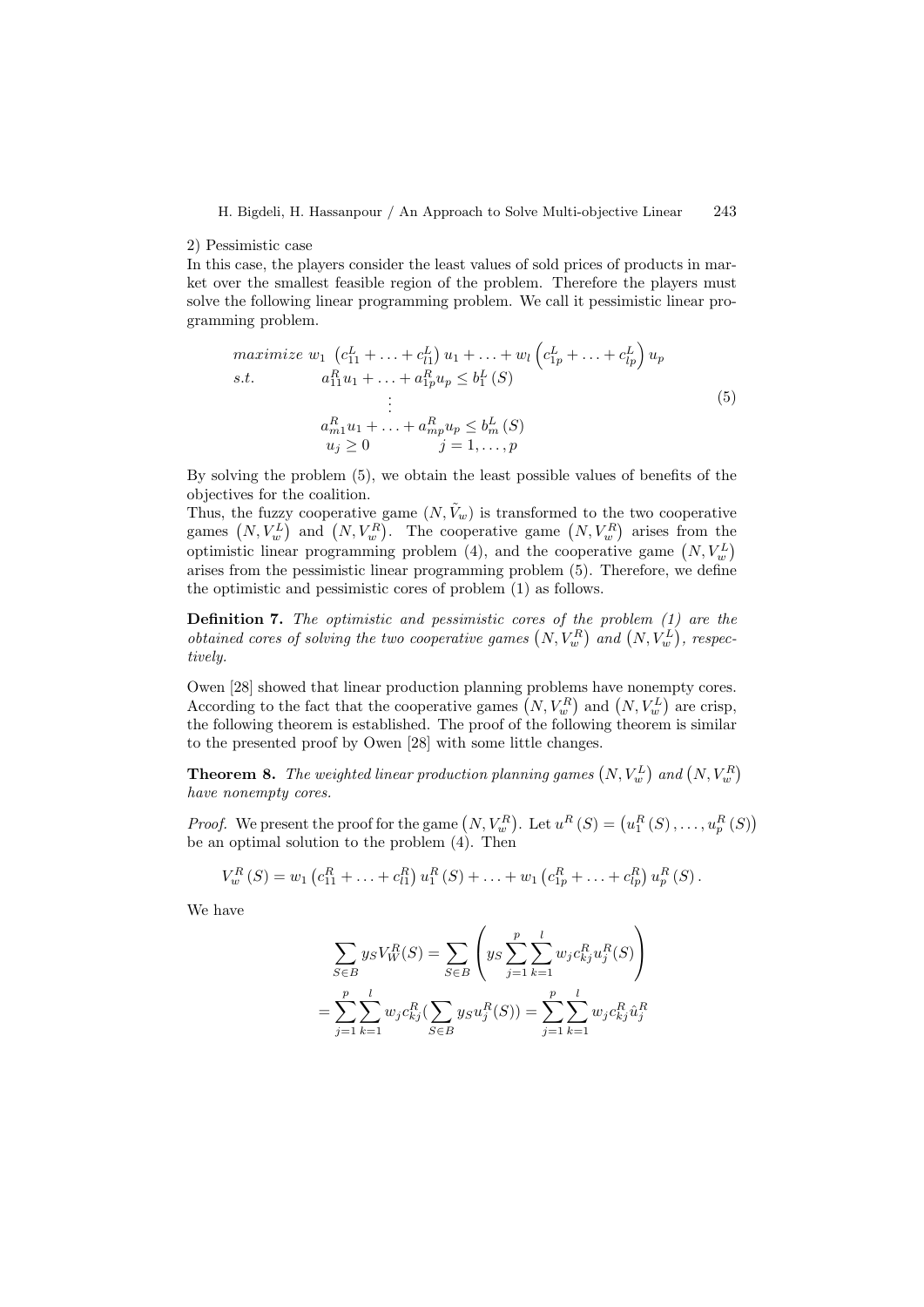## 244 H. Bigdeli, H. Hassanpour / An Approach to Solve Multi-objective Linear

where  $\hat{u}_j^R = \sum$  $\sum_{S \in B} y_S u_j^R(S)$ . Now, we have

$$
\sum_{j=1}^{p} a_{rj}^{L} \hat{u}_{j}^{R} = \sum_{j=1}^{p} a_{rj}^{L} \sum_{S \in B} y_{S} u_{j}^{R}(S)
$$
\n
$$
= \sum_{S \in B} y_{S} \sum_{j=1}^{p} a_{rj}^{L} u_{j}^{R}(S)
$$
\n
$$
\leq \sum_{S \in B} y_{S} b_{r}^{R}(S) = \sum_{S \in B} \sum_{i \in S} y_{S} b_{r}^{iR} = \sum_{i \in N} (\sum_{\substack{S \in B \\ i \in S}} y_{S}) b_{r}^{iR} = b_{r}^{R}(N)
$$

Since  $u_j^R(S) \geq 0$ ,  $j = 1, \ldots, p$  and  $y_S > 0$ ,  $\forall S \in B$ , we have  $\hat{u}_j^R \geq 0$ . Thus the vector  $\hat{u}_j^R$  satisfies the constraints (4) for  $S = N$ , and we must have

$$
V_w^R(N) \ge w_1 \left( c_{11}^R + \ldots + c_{l1}^R \right) \hat{u}_1^R + \ldots + w_1 \left( c_{1p}^R + \ldots + c_{lp}^R \right) \hat{u}_p^R
$$

so  $V^R_w$  is a balanced game. Therefore the core of the game  $\left(N, V^R_w\right)$  is nonempty.

To find payoff vectors in the optimistic and pessimistic core, we utilize the duality theory for the linear programming problems (4) and (5). The duals of the problems (4) and (5) are given by the problems (6) and (7), respectively.

minimize 
$$
b_1^R(S)y_1 + \ldots + b_m^R(S)y_m
$$
  
\ns.t.  $a_{11}^L y_1 + \ldots + a_{m1}^L y_m \ge w_1 (c_{11}^R + \ldots + c_{l1}^R)$   
\n $\vdots$   
\n $a_{1p}^L y_1 + \ldots + a_{mp}^L y_m \ge w_l (c_{1p}^R + \ldots + c_{lp}^R)$   
\n $y_r \ge 0$   $r = 1, \ldots, m,$  (6)

minimize 
$$
b_1^L(S)y_1 + \ldots + b_m^L(S)y_m
$$
  
\ns.t.  $a_{11}^R y_1 + \ldots + a_{m1}^R y_m \ge w_1 (c_{11}^L + \ldots + c_{l1}^L)$   
\n $\vdots$   
\n $a_{1p}^R y_1 + \ldots + a_{mp}^R y_m \ge w_l (c_{1p}^L + \ldots + c_{lp}^L)$   
\n $y_r \ge 0, \qquad r = 1, \ldots, m.$  (7)

We indicate the optimal solutions of the problem (6) and (7) by  $(y_1^R, \ldots, y_m^R)$  and  $(y_1^L, \ldots, y_m^L).$ 

As we know, dual variables are marginal worth of the resources. Thus the worst and the best possible values of the payoff for i-th player are obtained as follows.

$$
x_i^L = \sum_{r=1}^m y_r^L b_r^{iL} \tag{8}
$$

$$
x_i^R = \sum_{r=1}^m y_r^R b_r^{iR} \tag{9}
$$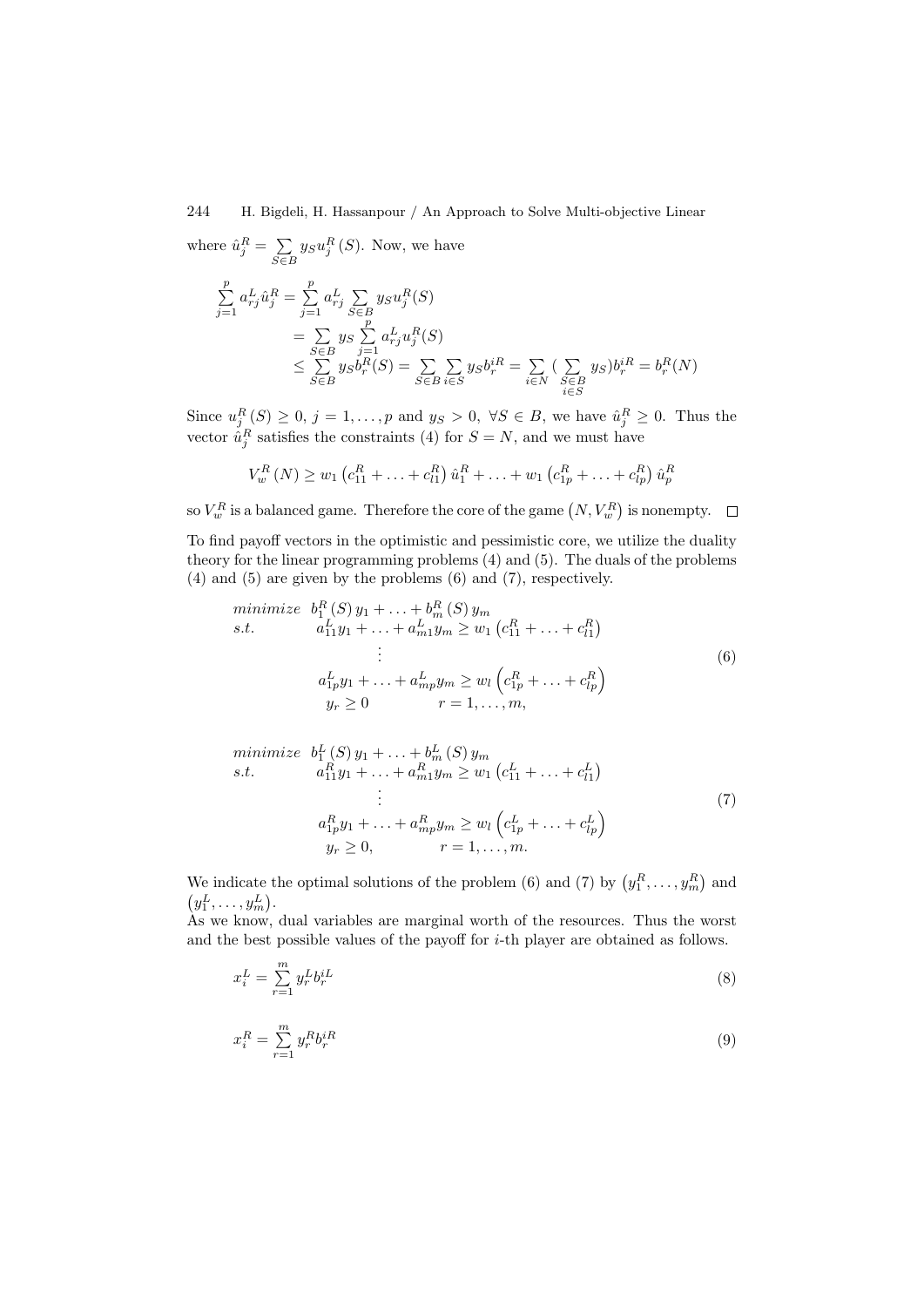Now, we show that the obtained  $x_i^L$  and  $x_i^R$  by (8) and (9) are in the core. Assume  $(y_1^R, \ldots, y_m^R)$  be an optimal solution of the problem (6) for  $S = N$ . Then

$$
V_w^R(N) = b_1^R(N) y_1^R + \ldots + b_m^R(N) y_m^R.
$$
\n(10)

Also, we have

$$
V_w^R(S) \le b_1^R(S) y_1^R + \ldots + b_m^R(S) y_m^R \tag{11}
$$

Since  $V_w^R(S)$  is the minimum over all feasible vectors y. Consider  $x^R = (x_1^R, \ldots, x_n^R)$ , where

$$
x_i^R = \sum_{r=1}^m y_r^R b_r^{iR} \quad i = 1, \dots, n.
$$

For any  $S$ , we have

$$
\sum_{i \in S} x_i^R = \sum_{i \in S} \sum_{r=1}^m b_r^{iR} y_r^R = \sum_{r=1}^m \sum_{i \in S} b_r^{iR} y_r^R = b_1^R(S) y_1^R + \dots + b_m^R(S) y_m^R
$$
  

$$
\sum x_i^R = V_n^R(S).
$$

so

$$
\sum_{j \in N} x_i^R = V_w^R(S).
$$

 $\frac{1}{i}$ 

From (11), it follows that

$$
\sum_{i \in S} x_i^R \ge V_w^R(S).
$$

Therefore,  $x^R$  is an imputation in the core. Similarly  $x^L = (x_1^L, \ldots, x_n^L)$  is an imputation in the core.

## 4. NUMERICAL EXAMPLE

Consider a linear production planning problem in which five players make three kinds of products  $P_1, P_2$ , and  $P_3$ . Each of the players initially possesses a certain number of resources  $R_1, R_2$  and  $R_3$ . We formulate a multi-objective linear programming problem with three objective functions. The initial resources  $b^i$ ,  $i = 1, 2, 3$  of the players and the resources of the grand coalition are shown in Table 1. The coefficients of the objective functions and technological coefficients are represented by the following matrices.

$$
\tilde{C} = \begin{bmatrix}\n(1.5, 2.5, 3) & (4.75, 5, 5.5) & (3.5, 4, 4.75) \\
(2, 3, 4.5) & (2, 3, 4.5) & (4.5, 5, 5.25) \\
(0.5, 1, 1.5) & (4.25, 5, 5.75) & (-.25, 0, .25)\n\end{bmatrix},
$$
\n
$$
\tilde{A} = \begin{bmatrix}\n(1.5, 2, 3) & (8, 9, 10) & (2, 3.5, 3.75) \\
(5.75, 6, 6.75) & (3.5, 4, 4.75) & (8.5, 9, 9.75) \\
(7, 8, 8.75) & (8, 9, 10.5) & (6.75, 7, 8)\n\end{bmatrix}.
$$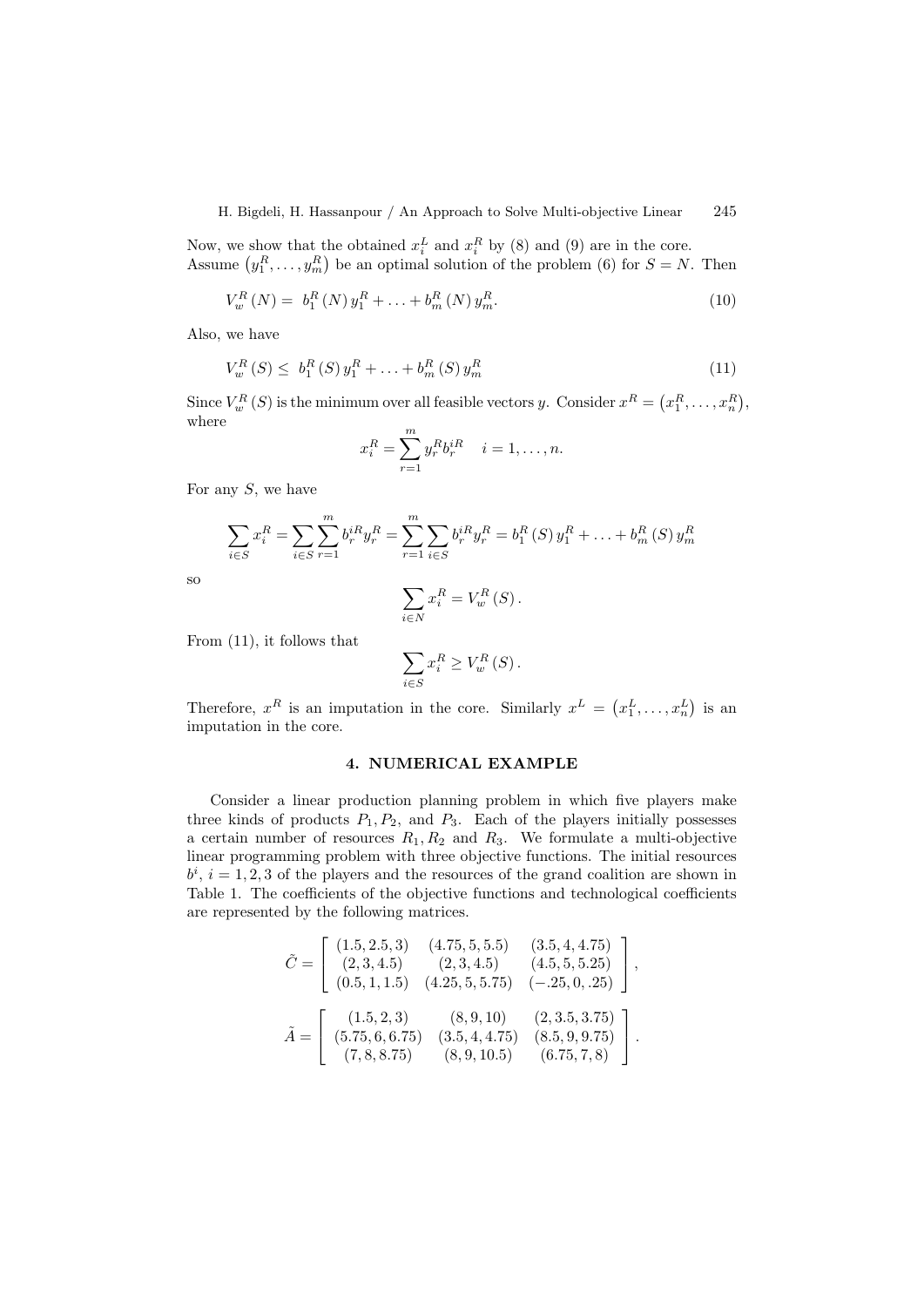| Resources       | $R_1$                | R <sub>2</sub>       | $R_3$              |
|-----------------|----------------------|----------------------|--------------------|
| PlayerI         | (118, 119, 120)      | (56, 57, 58)         | (109, 110, 110.5)  |
| PlayerII        | (104.5, 105, 105.5)  | (74.5, 75.75.5)      | (94.5, 95, 95.75)  |
| PlayerIII       | (85.75, 86, 86.5)    | (79.75, 80, 80.75)   | (139, 140, 141)    |
| PlayerIV        | (69.5, 70, 70.5)     | (87.5, 88, 88.25)    | (104.5, 105, 106)  |
| PlayerV         | (49,50,51)           | (109.25, 110, 110.5) | (119, 120, 120.75) |
| Grand coalition | (426.75, 430, 433.5) | (407, 410, 413)      | (566, 570, 574)    |

246 H. Bigdeli, H. Hassanpour / An Approach to Solve Multi-objective Linear

Table 1: Initial resources

To solve this problem, we first use the nearest interval approximation of fuzzy numbers. The problems  $(6)$  and  $(7)$  are as follows (assume that the decision makers have agreed to  $w_1 = w_2 = w_3 = \frac{1}{3}$ ).

$$
\begin{array}{ll}\n\text{minimize } 431.75y_1 + 411.5y_2 + 572y_3\\ \n\text{s.t.} & 1.75y_1 + 5.875y_2 + 7.5y_3 \ge 2.54\\ \n& 8.5y_1 + 3.75y_2 + 8.5y_3 \ge 4.79\\ \n& 2.75y_1 + 8.75y_2 + 6.875y_3 \ge 3.17\\ \n& y_1, y_2, y_3 \ge 0,\n\end{array} \tag{12}
$$

and

$$
\begin{array}{ll}\n\text{minimize } 428.375y_1 + 408.5y_2 + 568y_3\\ \n\text{s.t.} & 2.5y_1 + 6.375y_2 + 8.375y_3 \ge 1.75\\ \n& 9.5y_1 + 4.375y_2 + 9.75y_3 \ge 4.79\\ \n& 3.625y_1 + 9.625y_2 + 7.5y_3 \ge 2.83\\ \n& y_1, y_2, y_3 \ge 0,\n\end{array} \tag{13}
$$

The optimal solutions of the problems (12) and (13) are respectively

$$
(y_1^L, y_2^L, y_3^L) = (0.367, 0.156, 0), (y_1^R, y_2^R, y_3^R) = (0.354, 0.135, 0.150).
$$

To solve the above problems Lingo software is used. Then, according to (8) and (9), the payoffs vectors for players I,II,III,IV,V are obtained as

$$
(x_1^L, x_1^R) = (52.304, 66.603)
$$
  
\n
$$
(x_2^L, x_2^R) = (50.104, 61.724)
$$
  
\n
$$
(x_3^L, x_3^R) = (43.977, 62.4581)
$$
  
\n
$$
(x_4^L, x_4^R) = (39.443, 52.607)
$$
  
\n
$$
(x_5^L, x_5^R) = (35.268, 50.817)
$$

where  $x_i^L, x_i^R$  are the worst and best values for player *i*.

# 5. CONCLUSION

The problem of cooperative game arising from the multi-objective production planning problem with fuzzy parameters has not been considered in previous re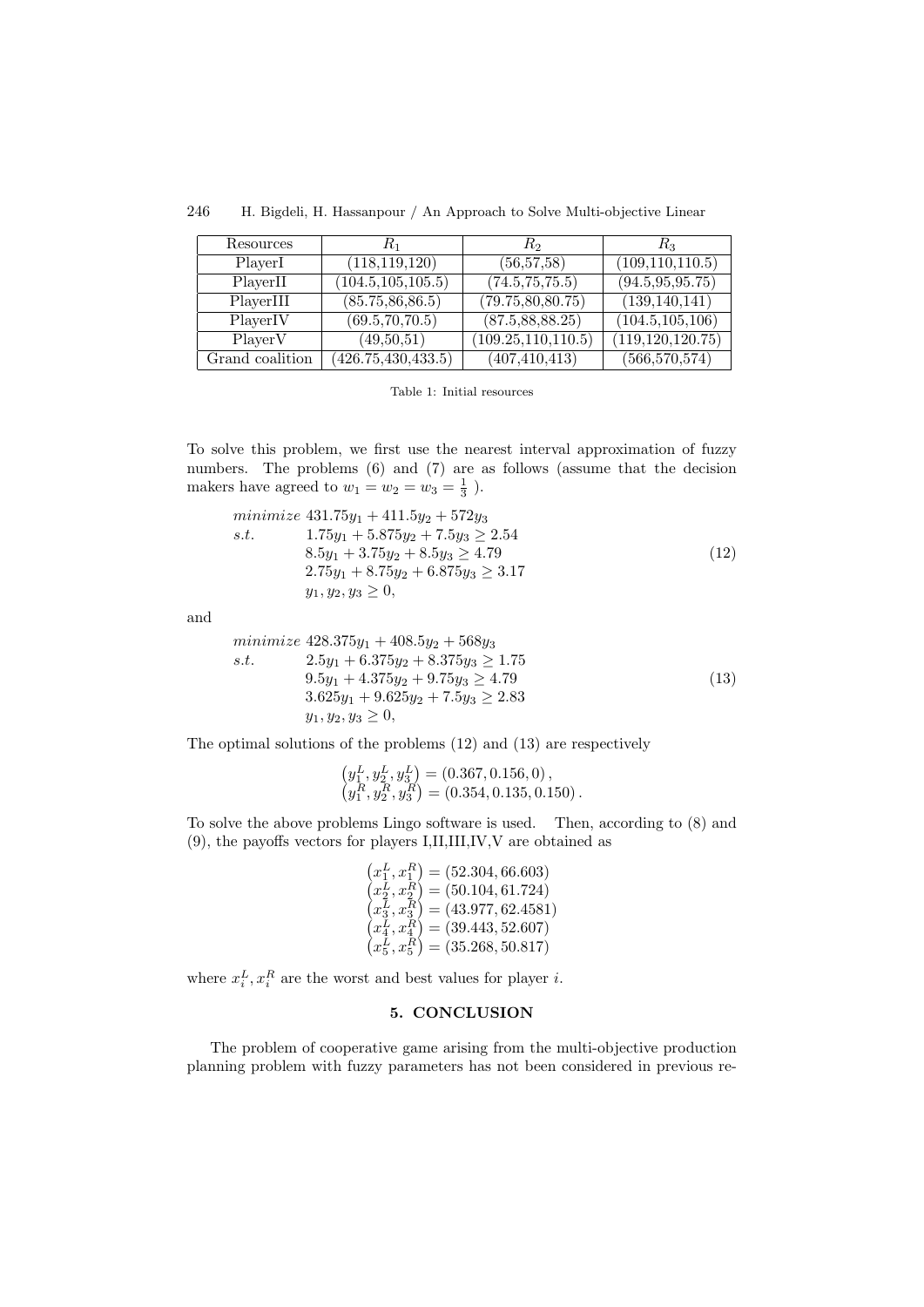searches, based on the best knowledge of the authors. We converted the multiobjective game to the single-objective game by using group AHP method. Then the obtained weighted single-objective games were transformed to the two, optimistic and pessimistic, games arising from optimistic and pessimistic linear programming problems. The payoffs vectors of the players were obtained using the duality theorem of linear programming. In comparison with the existing approach (for single-objective problem), the proposed method has the following advantages: (1) The nearest interval approximation is introduced to replace a fuzzy number, which captures essential features of original fuzzy quantities to a great extent.

(2) The proposed approach requires fewer intermediate models and less computational effort.

Finally, validity and applicability of the method are illustrated by a practical example.

### **REFERENCES**

- [1] Ansari, Q. H., Yao, J.-, Recent Developments in Vector Optimization, Springer, New York, 2012.
- [2] Aubin, J.-P., Mathematical Methods of Game and Economic Theory, North Holland, 1979.
- [3] Aubin, J.-P., "Cooperative fuzzy game: the static and dynamic points of view", TIMS/Studies in the Management Science, 20 (1984) 407-428.
- [4] Aumann, RJ., Peleg, B., "Von Neumann-Morgenstern solutions to cooperative games without side payments", Bulletin of the American Mathematical Society, 66 (3) (1960) 173-179.
- [5] Bellman, RE., Zadeh, L.A., "Decision making in a fuzzy environment", Management Science, 17 (1970) 141-164.
- [6] Bergstresser, K., Yu, P.L., "Domination structure and multicriteria problems in n-person games", Theory and Decision, 8 (1977) 5-48.
- [7] Bigdeli, H., Hassanpour, H., "A satisfactory strategy of multiobjective two person matrix games with fuzzy payoffs", Iranian Journal of Fuzzy Systems, 13 (2016) 17-33.
- [8] Bigdeli, H., Hassanpour, H., "Modeling and solving of multi-objective security game using multiobjective bilevel programming and its application in security of Metro system", Journal of Electronical & Cyber Defence, (In Persian) (2017) 31-38.
- [9] Bigdeli, H., Hassanpour, H., Tayyebi, J., "Constrained bimatrix games with fuzzy goals and its application in nuclear negotiations", Iranian Journal of Numerical Analysis and Optimization, Accepted paper.
- [10] Bigdeli, H., Hassanpour, H., Tayyebi, J., " The optimistic and pessimistic solutions of single and multiobjective matrix games with fuzzy payoffs and analysis of some of military problems, Defence Sci. & Tech, (In Persian), 2 (2016) 133-145.
- [11] Butnariu, D., "Fuzzy games; a description of the concept", Fuzzy Sets and Systems, 1 (3) (1978) 181-192.
- [12] Butnariu, D., "Stability and Shapley value for an n-persons fuzzy game", Fuzzy Sets and Systems, 4 (1) (1980) 63-72.
- [13] Butnariu, D., "Values and cores of fuzzy games with infinitely many players", International Journal of Game Theory, 16 (1) (1987) 43-68.
- [14] Charens, A., Granat, D., "Coalitional and chance-constrained solution to n person games I: The satisficing probabilistic nucleolus", SIAM Journal on Applied Mathematics, 31 (1976) 358-367.